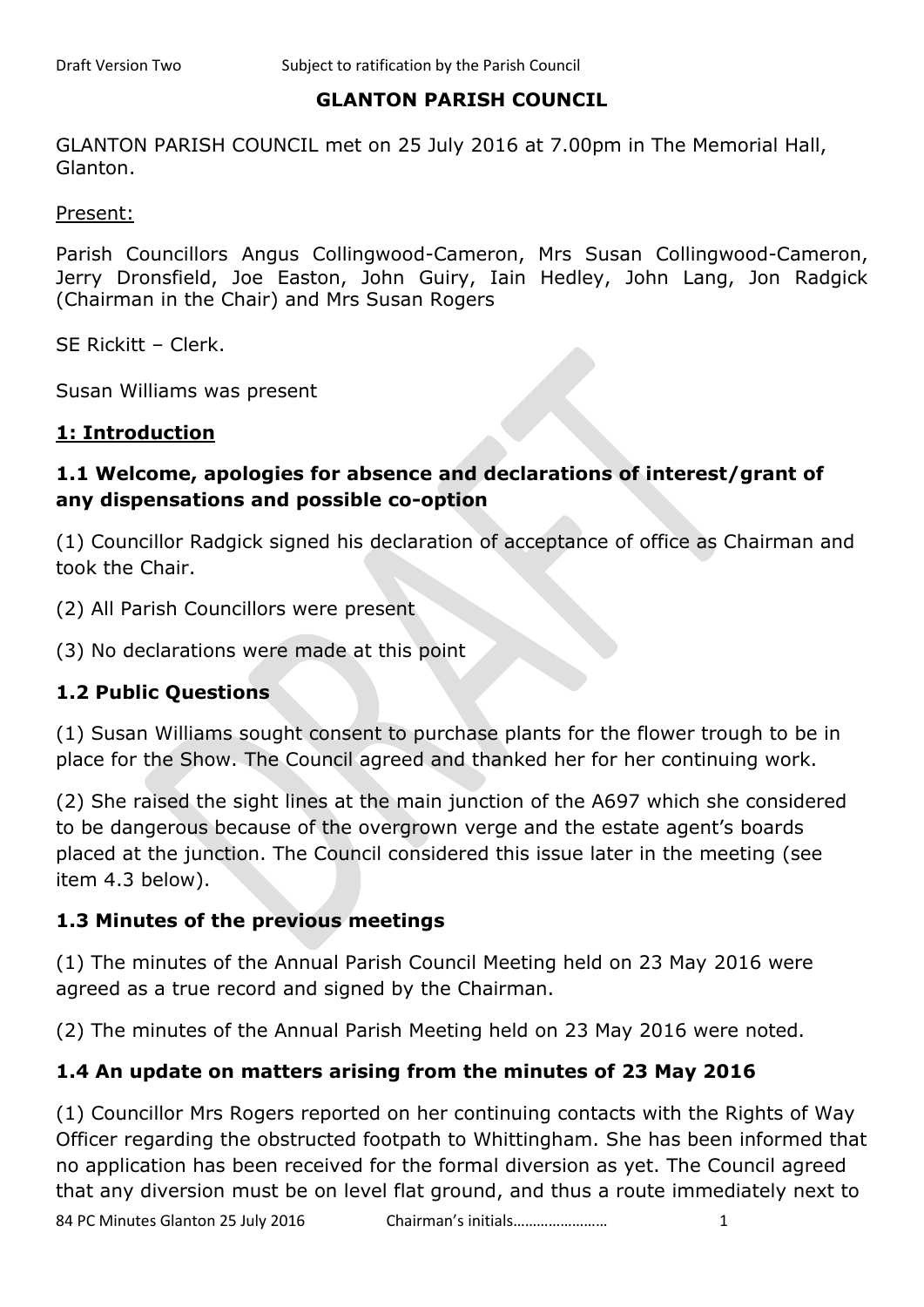the fence was not appropriate. Councillor Radgick reported he had mown the current route the previous week. Councillor Mrs Rogers will continue to monitor the position. **Action SueR**

(2) No information had been received on LED lights. **Action SER**

### **2: Items for discussion and potential decisions**

### **2.1 Reports from the County Councillor and the Police**

No reports had been received.

## **2.2 The Millennium Oak Avenue**

Councillor Radgick reported that he is seeking costs for the work on the Oak Avenue and will bring details to the September meeting. **Action JR**

## **2.3 Planning**

(1) The Council was advised of the grant of application16/00945/FUL - Proposed two dwellings - Land West of Heather Cottage Front Street.

(2) The Council was advised of the recent receipt of Application 16/02353/FUL -Land South West of 6 Whittingham Road - Proposed construction of a new dwelling. Plans were displayed at the meeting. Councillors were asked to provide any comments to Councillor Radgick within the following week, and he would then respond on behalf of the Council. **Action JR**

(3) The Council considered the latest draft of the Core Strategy. It was agreed to support the points made by the Northumberland & Newcastle Society/CPRE in their email dated 19 July 2016 which had been previously circulated to all Councillors. **Action JR**

## **2.4 Bank Planting**

The Council was advised of the unfortunate misunderstanding with the Scouts regarding which areas of land were to be cleared. The Council were grateful for the offer of replacement seeds. Councillor Radgick reported that strimming the bank had taken longer than anticipated and suggested that the Sub-Group be reconvened to consider how best to manage the bank in the future. The Council agreed with his proposal. **Action JR/JD**

# **2.5 Annual Village Clean-up**

The Chairman reported on the efforts made to ensure that the roads were swept and gullies/drains emptied on 2 August. Councillors confirmed that the Annual Clean-Up would be on the weekend of 30/31 July. A notice will be prepared and distributed asking that Front Street especially is kept clear of vehicles on 2 August. **Action JR**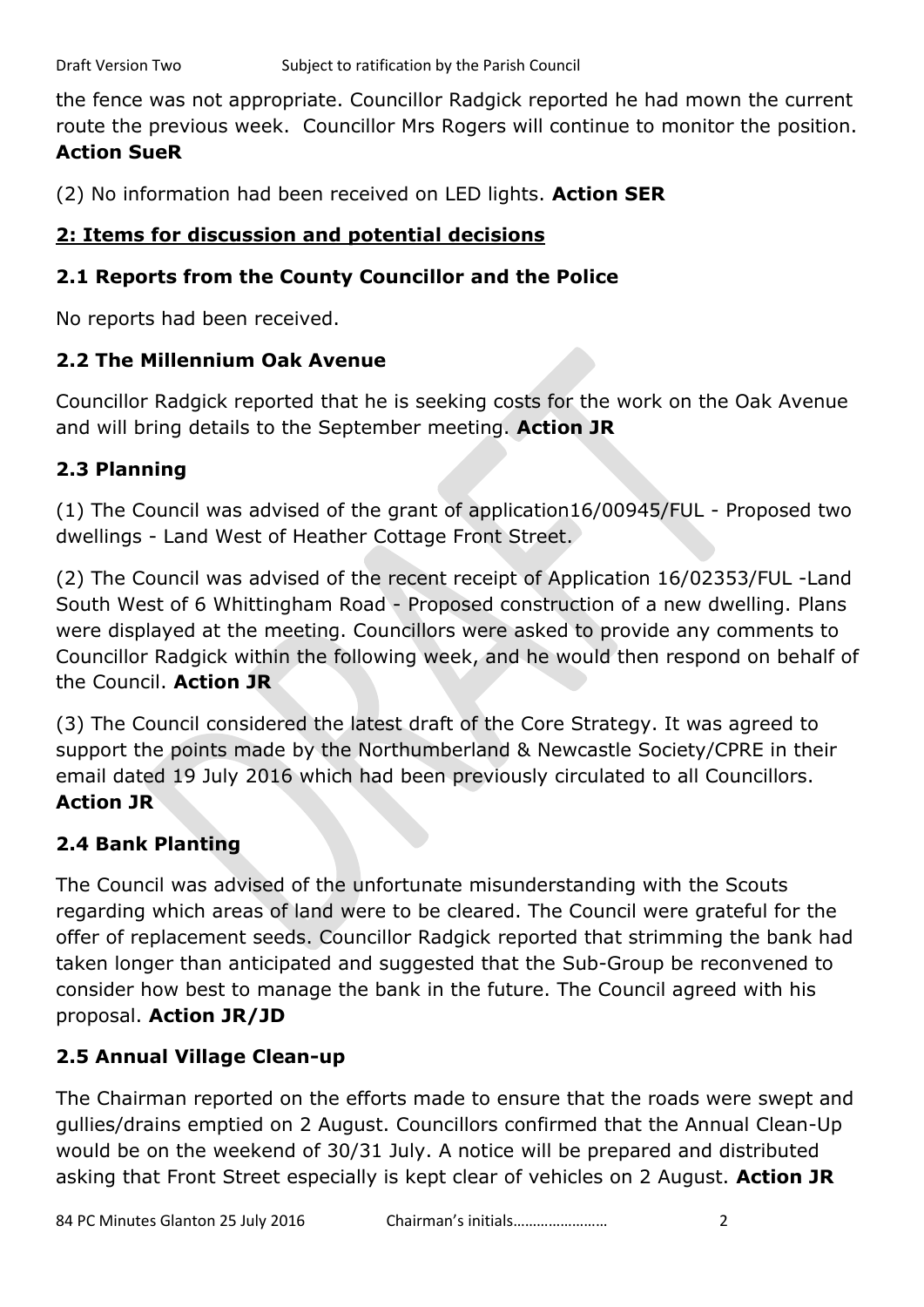#### **2.6 Bus Shelter**

The Chairman reported the roof needs replacing. He is seeking quotations and will report to the next meeting. **Action JR**

#### **2.7 Local Transport Policy Programme 2017/2018**

The Council considered the letter from the County Council and confirmed a wish to repeated the previous year's bids

*First Priority: The westward extension of the 30 mph limit on West Turnpike to beyond the Old School. This was now more pressing as permission had been given for housing outside the existing limit.*

*Equal Second: The provision of proper footways within the village to stop walkers having to walk within the road way and the continuing need for safety improvements on the A697 to increase awareness of the main turning to the village.*

### **3: Items for Information**

#### **3.1 Forthcoming Village activities**

(1) Councillor Easton reported that the coffee mornings on the second Wednesday and the lunch clubs on the last Wednesday each month were continuing. There are also regular keep fit sessions on Monday mornings and Wednesday evenings, the latter being open to all ages.

(2) The Show is be taking place on 13 August

### **3.2 Details of any meetings attended by Councillors or the clerk**

The clerk attended the Cluster Meeting on 16 June 2016. He reported that consideration was being given to reducing the frequency to twice a year. Attempts were in hand to have the Leader of the County Council at the next meeting.

#### **3.3 Correspondence received**

(1) The clerk circulated a list of emails received and provided other material for Councillors to take away.

(2) The Council was grateful to Mike Mason for repainting the seat and pleased to note the offer to repaint the telephone box from the Phone Box Group.

(3) The Chairman reported that the printer being used for the Newsletter was using a cartridge per issue. As the printer is out of warranty, the Council agreed to the purchase of refurbished cartridges for about £33 each rather than the manufacturers own brand at £97.34 each. The Chairman pointed out this will exhaust the current Communications Fund within a year.

84 PC Minutes Glanton 25 July 2016 Chairman's initials…………………… 3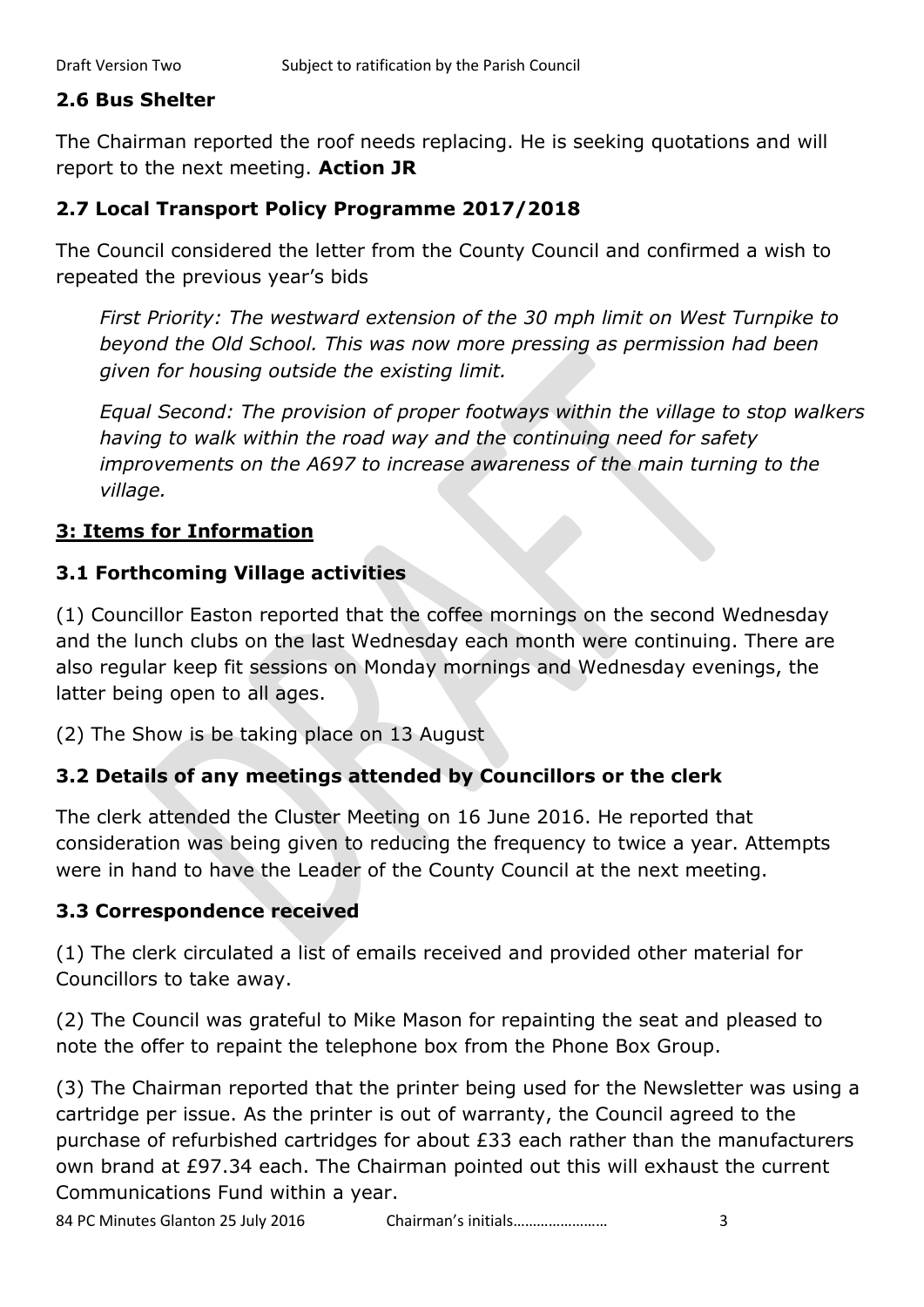(4) The Clerk drew attention to the Email from NALC regarding the County Council's likely budgets from 2018 onwards. Councillors will bear this in mind when considering budgets.

(5) The Chairman reported an offer of a concrete water trough from the Church. After discussion, the Council decided to decline the offer.

## **4: Administration**

## **4.1 Audit of the 2015/2016 Accounts**

The clerk reported that two questions had been raised and answered, one on the number of bank accounts and the second on the eligibility to use the *General Power of Competence.* The Council took the opportunity to confirm eligibility for the current municipal year.

## **4.2 To note the current accounts for 2016/2017 and to authorise any payments**

The current accounts were noted (a copy is attached to the signed minutes) and approval given for the following payment

> NALC – Subscription - £69.2 (by BACS)

## **4.3 The A697 Junction**

Councillors concurred in the comments about the dangerous state of this junction (see item 1.2(2) above). The problems were exacerbated by the County Council's failure to mow back to the fence line, which caused vehicles to have to pull out into the A697 to look for on-coming traffic. The clerk was asked to email the Highways Dept. that evening to seek urgent work. **Action SER**

# **4.4 Details of Items Councillors wish to raise at the next meeting**

The Chairman drew attention to the Millennium Fund which would be further reduced by the cost of repairs to the bus shelter and work on the trees. He asked Councillors to consider whether there should be a fund-raising drive over the winter. This will be discussed at the September meeting. **Action All Cllrs**

## **Date of Next Meeting**

The Council agreed the following schedule of forthcoming meetings, all to start at 7.00pm, except for the May 2017 meeting

- Monday 26 September 2016
- Monday 28 November 2016
- Monday 30 January 2017